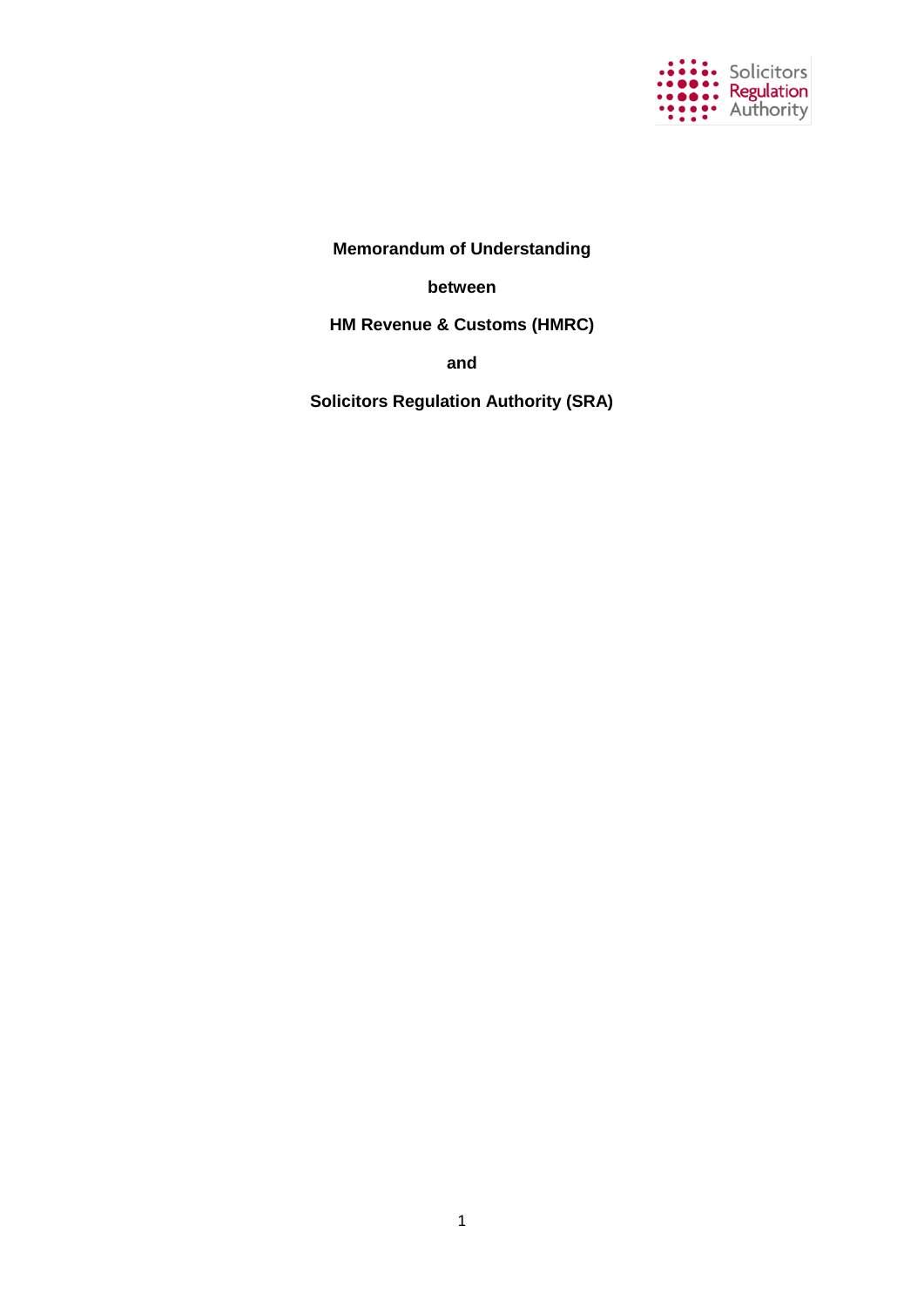

# **Introduction**

- 1. Her Majesty's Revenue & Customs (HMRC) and the Solicitors Regulation Authority (SRA) ("the parties") are committed to working together to achieve the appropriate public interest outcomes in the investigation and prosecution of Revenue and Customs offences and the regulation of legal services. In support of that aim, this Memorandum of Understanding ("Memorandum") sets out the framework for effective liaison and communications between HMRC and the SRA.
- 2. The aims of this Memorandum include:
	- a. To assist both parties in their investigation or supervision work in the public interest so far as such assistance is lawful;
	- b. To provide a framework for the lawful disclosure of information by the SRA to HMRC.
	- c. To set out the legal framework under which HMRC may lawfully disclose information to the SRA.
- 3. HMRC and the SRA recognise and respect their differing statutory duties, operational priorities and constraints, and confidentiality requirements. However, both parties agree to professional co-operation in preventing or taking action in relation to dishonesty or default involving law firms or solicitors including those involved with or enabling taxation offences in the British Isles.

# **Legal status and effect**

- 4. Nothing in this Memorandum of Understanding shall, or is intended to:
	- a. create any legal or procedural right or obligation which is enforceable by either of the parties against the other; or
	- b. create any legal or procedural right or obligation which is enforceable by any third party against either of the parties, or against any other third party; or
	- c. prevent either of the parties from complying with any law which applies to them; or
	- d. fetter or restrict in any way whatsoever the exercise of any discretion which the law requires or allows the parties to exercise; or
	- e. create any legitimate expectation on the part of any person that either of the parties to this Memorandum of Understanding will do any act (either at all, or in any particular way, or at any particular time), or will refrain from doing any act.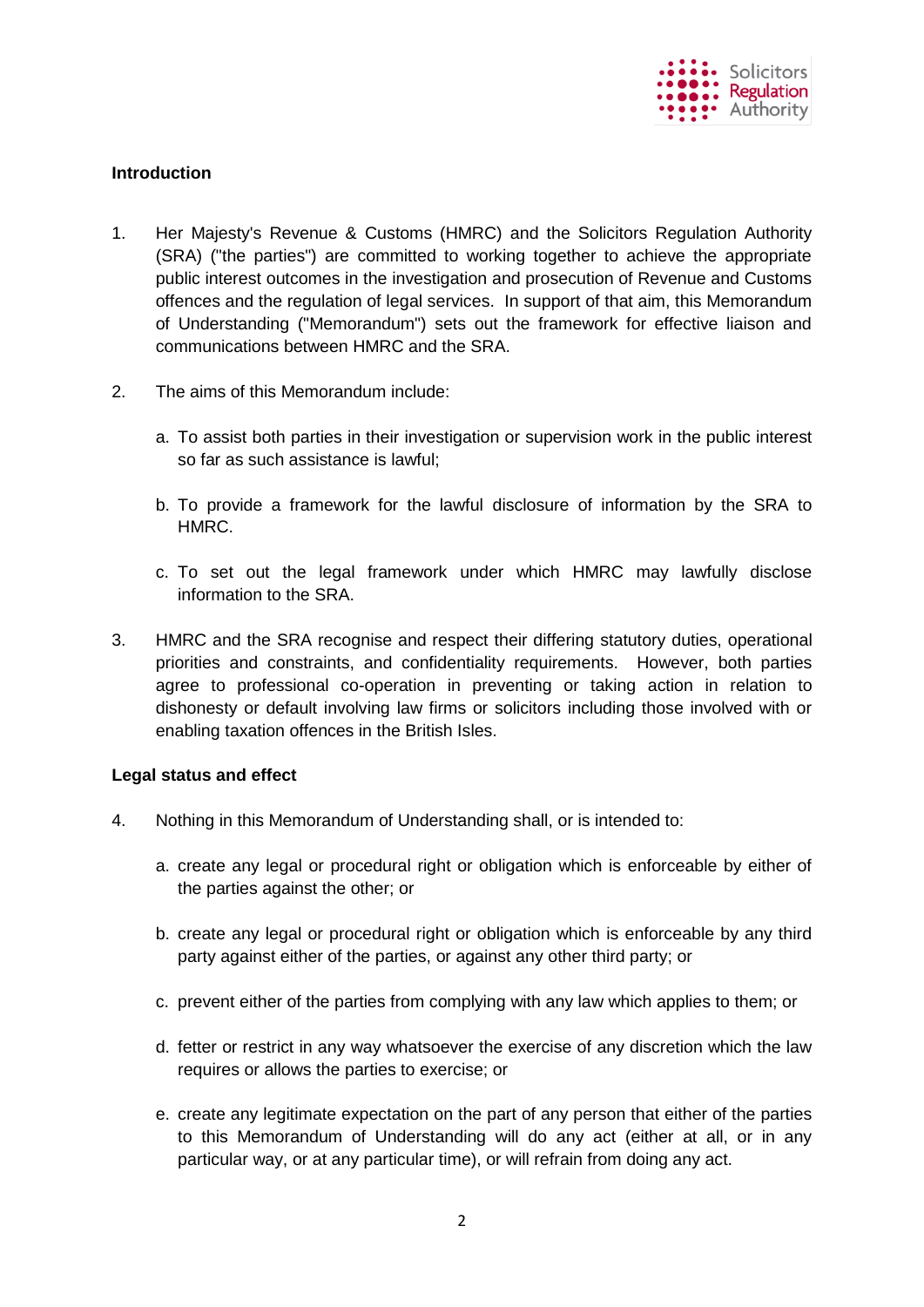

Nevertheless, the parties agree to pursue the aims and purposes of this Memorandum in good faith, and intend to act in accordance with its terms on a voluntary basis.

# **Roles and responsibilities**

- 5. HMRC was established in April 2005 by the Commissioners for Revenue and Customs Act 2005 ('CRCA 2005'), merging the Inland Revenue and HM Customs and Excise.
- 6. HMRC's functions are set out in sections 5 7, 9 and Schedule 1 of the CRCA 2005 and can be summarised as all powers pertaining and ancillary to the collection and management of the revenue and duties.
- 7. HMRC's purpose is to make sure that the money is available to fund the UK's public services. HMRC also helps families and individuals with targeted financial support.
- 8. HMRC's objectives are:
	- Maximise revenue to close the tax gap
	- Improve customer experience
	- Deliver an affordable and sustainable cost base providing value for money for the taxpayer
	- Improve our leadership capability and create a working environment that motivates our people
	- Improve our professionalism in dealing with customers and stakeholders, the security of our customers' information and our external impact
	- Transform performance by high quality IT delivery
- 9. The SRA is the independent regulatory body established by the Law Society for the regulation of legal services by law firms and solicitors in England and Wales. The SRA's powers arise from various statutes and regulations including the Solicitors Act 1974, the Administration of Justice Act 1985, the Courts and Legal Services Act 1990, the Legal Services Act 2007 and the SRA's Handbook: http://www.sra.org.uk/solicitors/handbook/welcome.page
- 10. The SRA has statutory and rule-based powers to require the production of documents or information, such as section 44B of the Solicitors 1974 and section 93 of the Legal Services Act 2007. The SRA may inspect material that is subject to a law firm's client's legal professional privilege (LPP) or confidentiality but may only use such material for its regulatory purposes. The SRA also protects the LPP and confidentiality of clients. LPP material will not be disclosed by the SRA to any other person other than where necessary for its regulatory purposes. Material that is not subject to LPP may be disclosable in the public interest, in the absolute discretion of the SRA, including material comprising communications in furtherance of crime or fraud.

# **Information sharing**

- 11. Where it is lawful to do so, the SRA agree to disclose information HMRC:
	- a. so that alleged fraud, criminality, misconduct, or other failures relating to the functions of HMRC are properly investigated and decided upon; and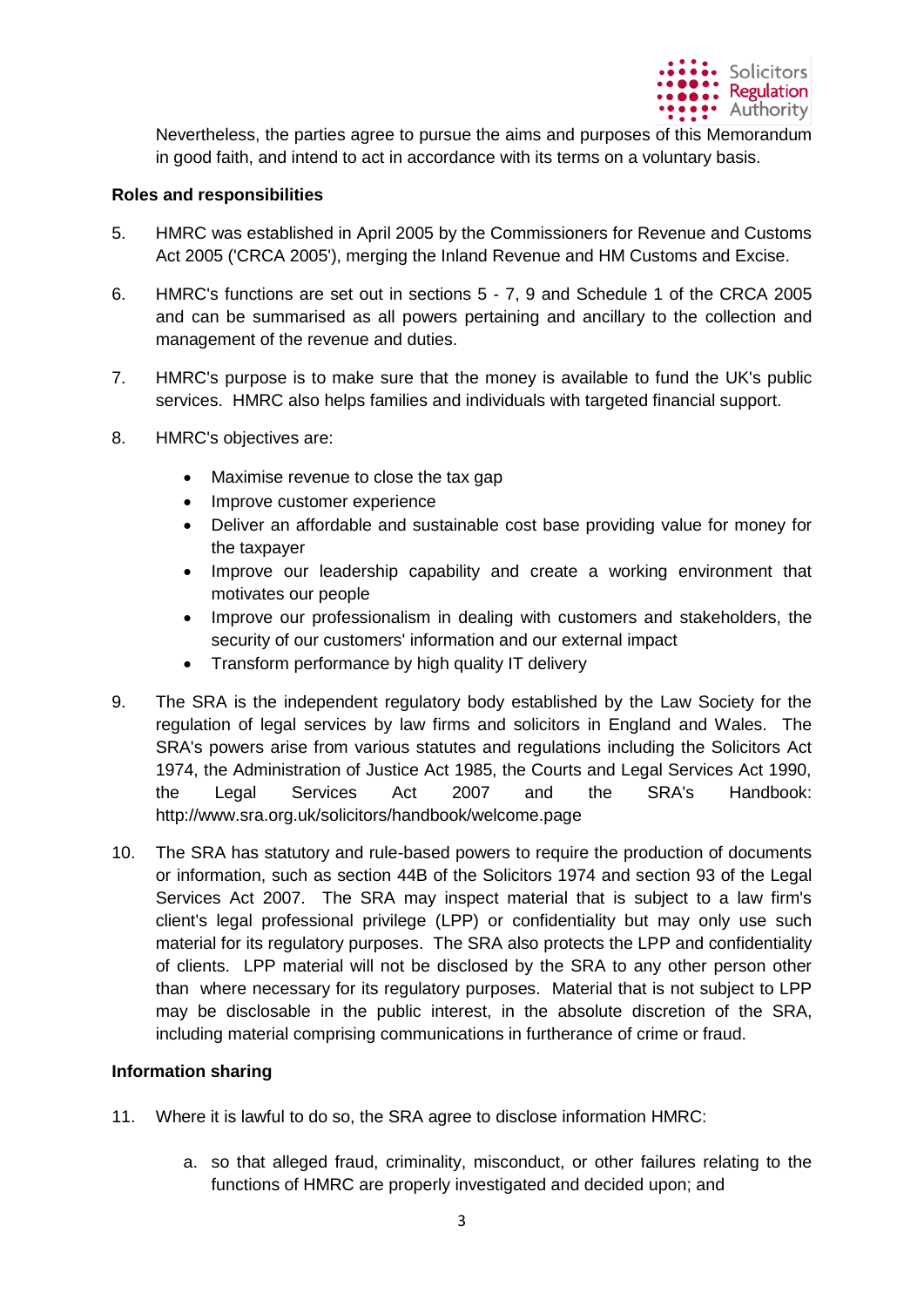

- b. for the purposes of any legal proceedings;
- 12. HMRC will consider all information received from the SRA against he criteria laid out in the HMRC Criminal Investigation Policy.
- 13. Section 18 of the Commissioners for Revenue and Customs Act (CRCA) 2005 provides that HMRC officials must not disclose information, which is held by HMRC in relation to its functions, to an outside person or agency.
- 14. However, section 18(2) provides a number of exceptions to this rule of confidentiality and enables officials to disclose information in certain, specified circumstances. In addition to section 18(2), a number of statutes also enable HMRC to disclose information to others. These provisions are known as 'gateways' and the relevant gateways in respect of this protocol are detailed below.
- 15. HMRC can disclose information to the SRA if a High Court order is obtained to enforce an order made under section 44B Solicitors Act 1974 or an order made pursuant to S44BB, related or analogous legislation Court orders are an exception to HMRC's duty of confidentiality under section 18(2)(e) CRCA 2005.
- 16. HMRC may request information from the SRA by means of a Third Party Information Notice under Schedule 36 of the Finance Act 2008.
- 17. Both parties will ensure that they meet their respective obligations under the Data Protection Act 1998 and Human Rights Act 1998 in respect of any information sharing under this MoU.
- 18. The recipient of information received from the other party will:
	- a) For the purposes of the Data Protection Act (DPA) 1998, become the data controller once the information is received and comply at all times with the DPA and any related or analogous legislation;
	- b) keep the information secure (see section below);
	- c) destroy it once the information is no longer required;
	- d) use the information only for proper purposes, such as regulatory, disciplinary or other legal investigations or proceedings; and
	- e) liaise or co-operate where appropriate to avoid action that prejudices or may prejudice an investigation by another party or person.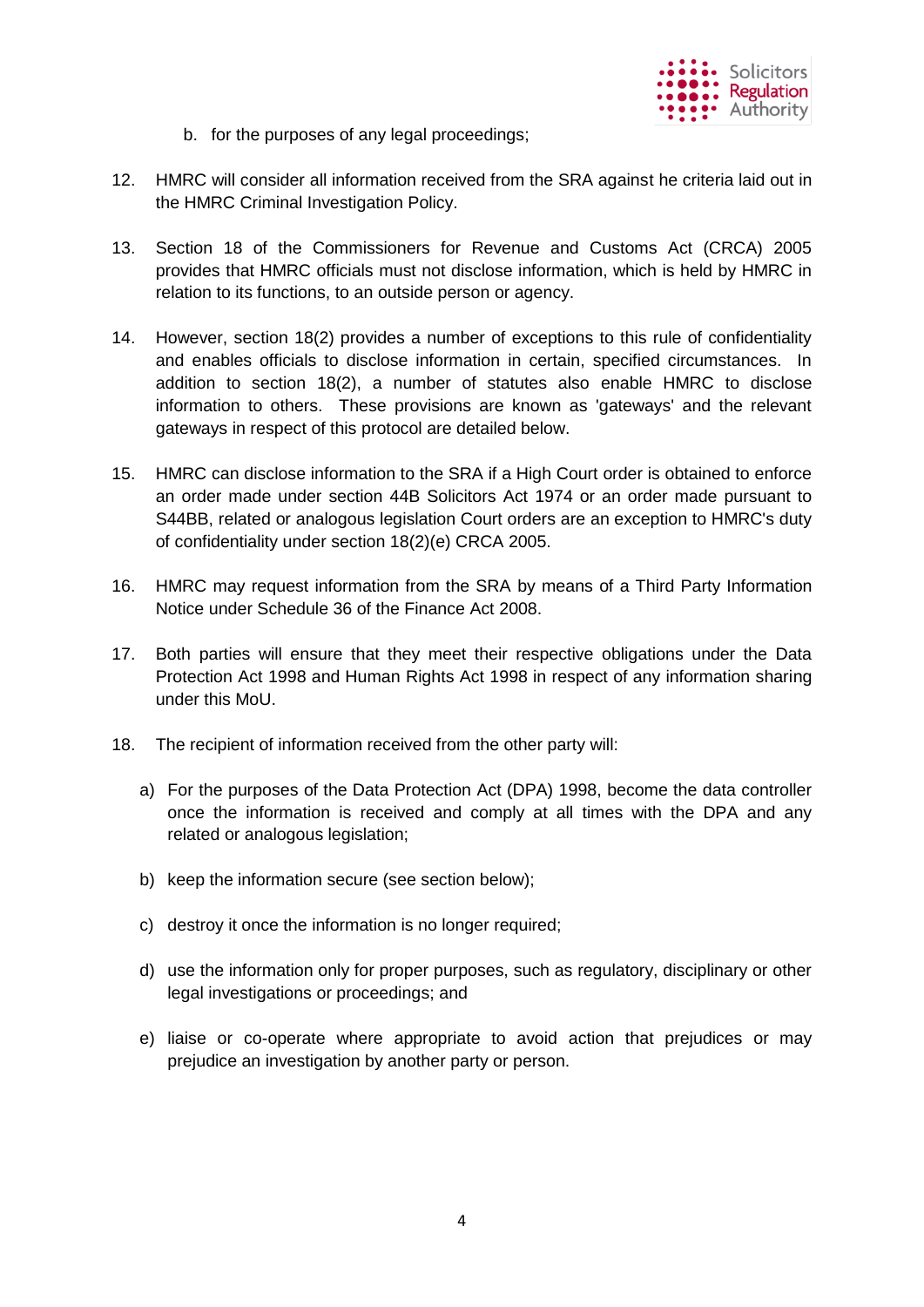

- 19. Proper purposes may also include further lawful disclosure of the information such as to persons under investigation, witnesses, legal advisers, other regulators, professional bodies, prosecuting bodies, and law enforcement agencies including the police, HM Revenue and Customs, the Serious Organised Crime Agency (or any body that in future carries out the functions of such bodies).
- 20. Information HMRC receives for one function can be shared across its other functions (section 17 CRCA 2005).
- 21. The parties agree to ensure that disclosures to the other party are lawful.
- 22. The disclosing party also agrees to notify the recipient of:
	- a. any restrictions on the use to which the information can be put, and
	- b. any restrictions which apply to the onward disclosure of the information, and

in the absence of such notification, the receiving party may assume that there are no such restrictions (in addition to any restrictions that apply as a matter of law).

### **Practical exchange of information**

- 23. The SRA has a Fraud and Confidential Intelligence Bureau (FCIB) whose role includes the lawful facilitation of intelligence and information sharing with other bodies.
- 24. The exemptions provided by s29(3) DPA 1998 provide for an exchange of personal information by the SRA where this is for the purposes of
	- a. the prevention or detection of crime
	- b. the apprehension or prosecution of offenders, or
	- c. the assessment or collection of any tax or duty or of any imposition of a similar nature
- 25. All information to be provided to HMRC should be passed via the nominated Single Point of Contact (SPOC). All information to be provided to HMRC should be sent to intelligence.bureau@hmrc.gsi.gov.uk

If necessary contact Gerry McDermott on 0117 9153 503 for advice.

## **Additional assistance**

- 26. Either of the parties may request additional co-operation in the following areas, and such requests shall be given due consideration:
	- a. sharing subject matter expertise;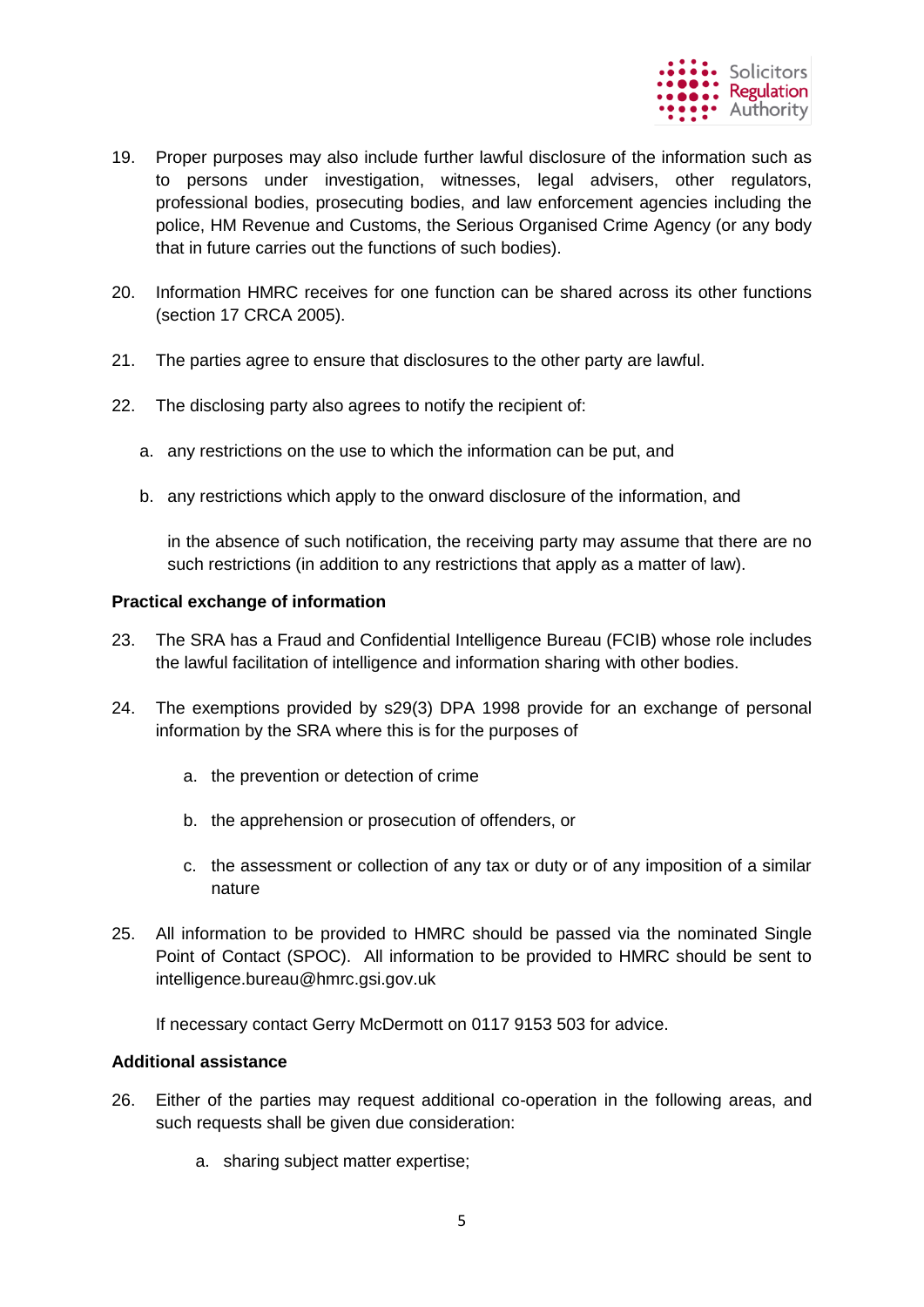

- b. supplying witness statements, expert advice or oral evidence for use or potential use in court or tribunal proceedings
- 27. If the SRA consider that they need to make a request for information from HMRC then this should be submitted only via the RIS Gateway Exchange Team at:

London First Floor, Custom House Annexe, 20 Lower Thames Street, London EC3R 6EE Email: Get.London@hmrc.gsi.gov.uk Telephone: 0870 785 2220

## **Security and assurance**

- 28. The parties agree to
	- a. only use the data for purposes for which they have received it;
	- b. store data securely;
	- c. ensure that only people who have a genuine business need to see that data will have access to it;
	- d. report data losses or wrongful disclosure to the SPOC's;
	- e. only hold it while there is a business need to keep it;
	- f. destroy it in line with applicable guidelines;
	- g. provide assurance that the have complied with these principles, upon request.

# **Freedom of information (FoI) Act 2000**

29. If a FoI request is received in relation to the information supplied by the SRA to HMRC then HMRC will inform the SRA, and invite representations on the potential impact of disclosure.

### **Costs/charges**

30. No charges will be made.

### **Resolving issues**

31. Issues and problems that arise between the two will be resolved through discussion by the SPOCs, with escalation to more senior managers where necessary.

## **Reporting and review arrangements**

- 32. This Memorandum will remain in force until terminated by either party. The parties will use their best endeavours to review its operation every two years.
- 33. Any changes to this Memorandum may be agreed in writing.